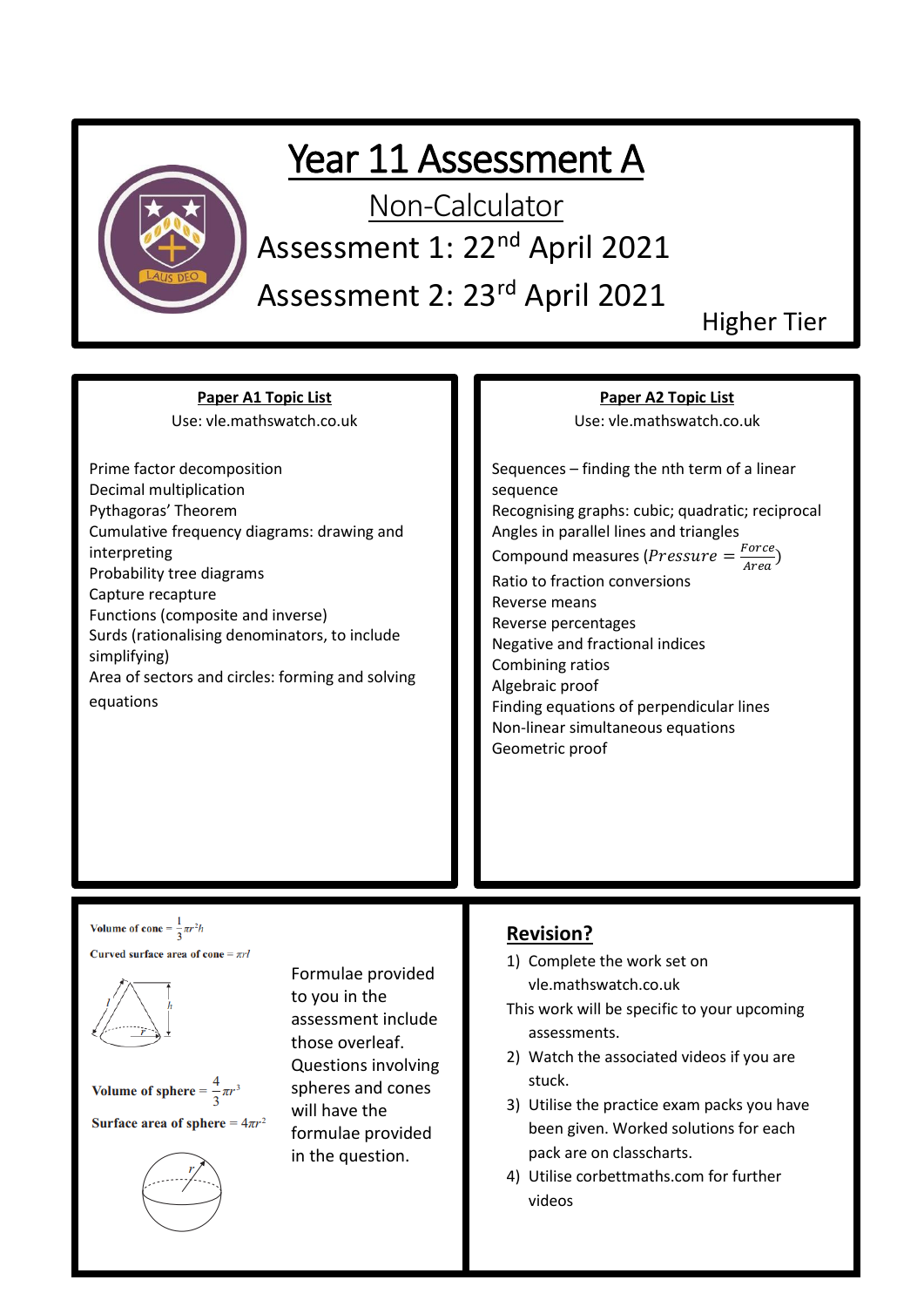

### **Revision?**

- 1) Complete the work set on vle.mathswatch.co.uk
- This work will be specific to your upcoming assessments.
- 2) Watch the associated videos if you are stuck.
- 3) Utilise the practice exam packs you have been given. Worked solutions for each pack are on classcharts.
- 4) Utilise corbettmaths.com for further videos





 $\blacktriangleright$  Corbettm $\alpha$ ths

**GCSE Mathematics Practice Tests: Set 1**